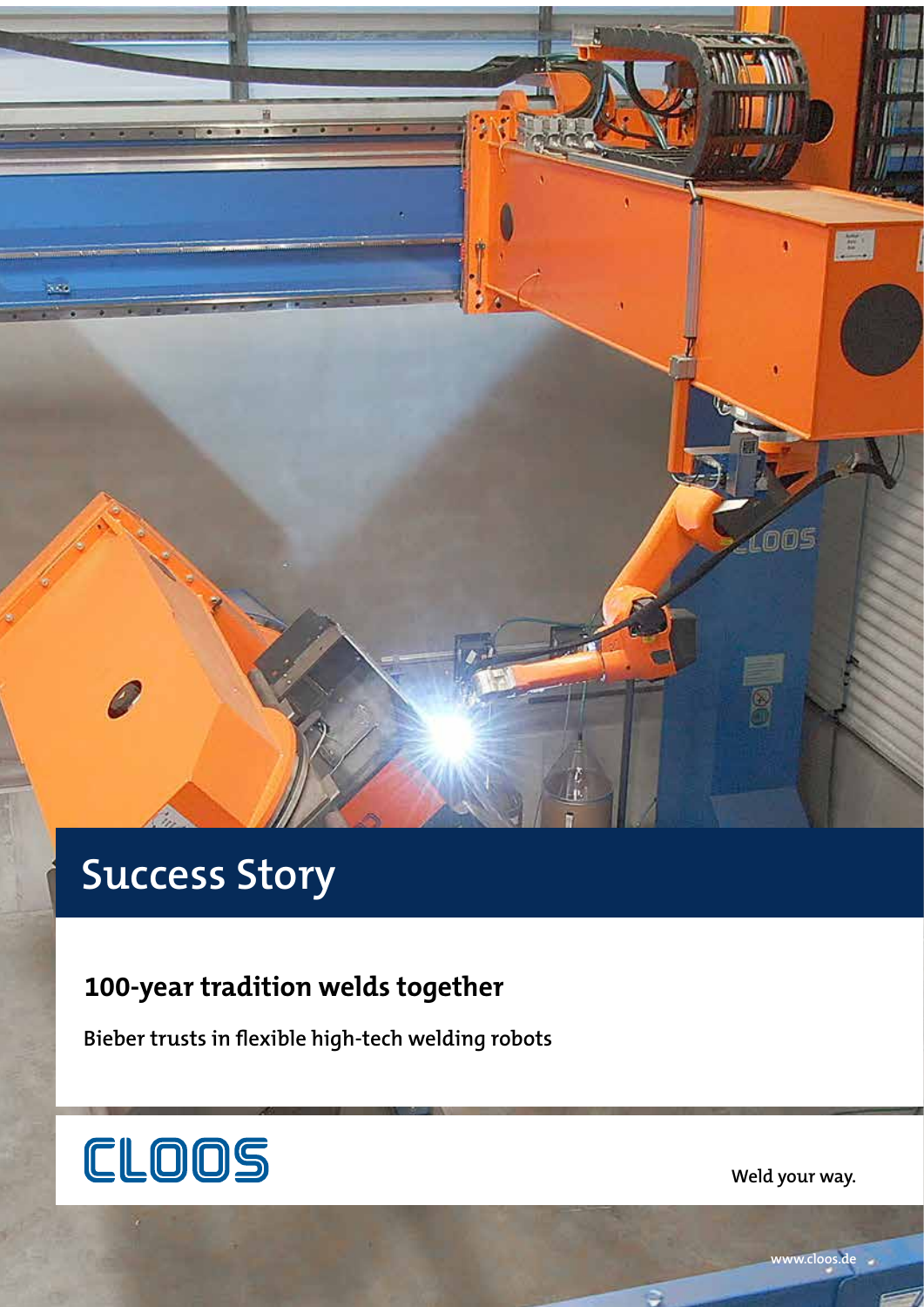

**HAIGER/DRULINGEN – As a contract manufacturer for international market leaders in various industries, Bieber Industrie has relied on welding technology from CLOOS for more than 20 years. In addition to manual welding machines, Bieber uses three robot systems of the welding specialists from Haiger. The third robot system for welding grate troughs for waste incineration systems was**  commissioned by Bieber in time for the company's 100<sup>th</sup> anniversary in 2019. Both Bieber and CLOOS **were founded in 1919 and can thus each look back on more than 100 years of company history.** 

In the early days, Bieber initially manufactured equipment for agriculture. After the Second World War Bieber quickly developed into an industrial subcontractor for the production of individual parts for large series. From the mid-1990s onwards, the company invested considerably in machinery in order to expand its range of products. Today, more than 100 employees manufacture various products for sectors such as environmental technology, the energy industry, the railway industry, metal construction, mechanical engineering, the food industry and agriculture. "Thanks to the strong diversification, we are independent of individual markets," says Managing Director Raymond Bieber, who is now the fourth generation of his family to run the family business together with his great cousin Marc Bieber.

## **Welding as core competence**

Whether laser cutting, edging, bending, electrical or mechanical assembly – Bieber offers complete sheet metal processing from one source. The heart is the welding area where Bieber has used welding technology by CLOOS for more than 20 years. A total of 40 employees work in the welding production. For manual welding, Bieber uses more than 20 welding power sources by CLOOS.

In 2015 the first robot system for welding small parts was added. A further robot system followed in 2017 for welding medium-sized components.

## **Welding robot system with high-tech functions**

The latest system from 2019 now welds the complete grate trough for waste incineration systems. The QIROX QRC-350 robot is mounted here in overhead position on a linear track with vertical and horizontal stroke. This considerably enlarges the robot working space so that it can flexibly move in all directions.



Photo 1: The new robot system weld grate troughs for waste incineration systems.

The workpiece positioners bring the component into the perfect position for welding. It has a horizontal swivelling axis with an L-shaped extension arm. The extension arm contains a vertical rotary axis with a faceplate which serves for holding the workpiece.

The robot is fitted with a torch changing system. This allows the use of different welding processes – depending on the application.

In addition, the robot system is equipped with an arc sensor to compensate for any component tolerances. This sensor uses the arc to simultaneously weld and measure the joint position on the workpiece. If the measured values are not the same on both sides, the weld seam position deviates from the programmed path. The computer-based robot controller adjusts the welding head position so that the seam is placed exactly in the centre of the joint. There is hardly any loss of time because measuring and welding take place simultaneously with the arc sensor.

The intelligent DuoDrive wire drive system transports the welding wire easily and reliably without restricting the robot's freedom of movement. The slim and compact design of the wire drive unit guarantees an optimum accessibility even in confined areas.



Photo 2: Bieber could considerably increase the production capacities with the new robot system.

#### **Increased production capacities**

Up to now, the new robot has mainly welded grate troughs for waste incineration systems in various sizes and dimensions up to 3 x 3.50 m. Due to the extensive equipment of the robot system, a multitude of different products can be manufactured here.

Due to the process acceleration in welding, Bieber was able to increase the production capacity significantly. In the past the company produced 15 grate troughs per month, today it produces about 45. The welding robot achieves exactly reproducible results so that the quality could be increased once again. Last but not least, the company can now operate more independently of human resources. Bieber is also affected by the shortage of skilled workers and faces the challenge of finding suitable manual welders. For this reason, the investment in automated welding technology was absolutely essential in order to ensure long-term competitiveness. The robots mainly weld serial products while individual parts or special parts are still welded manually.